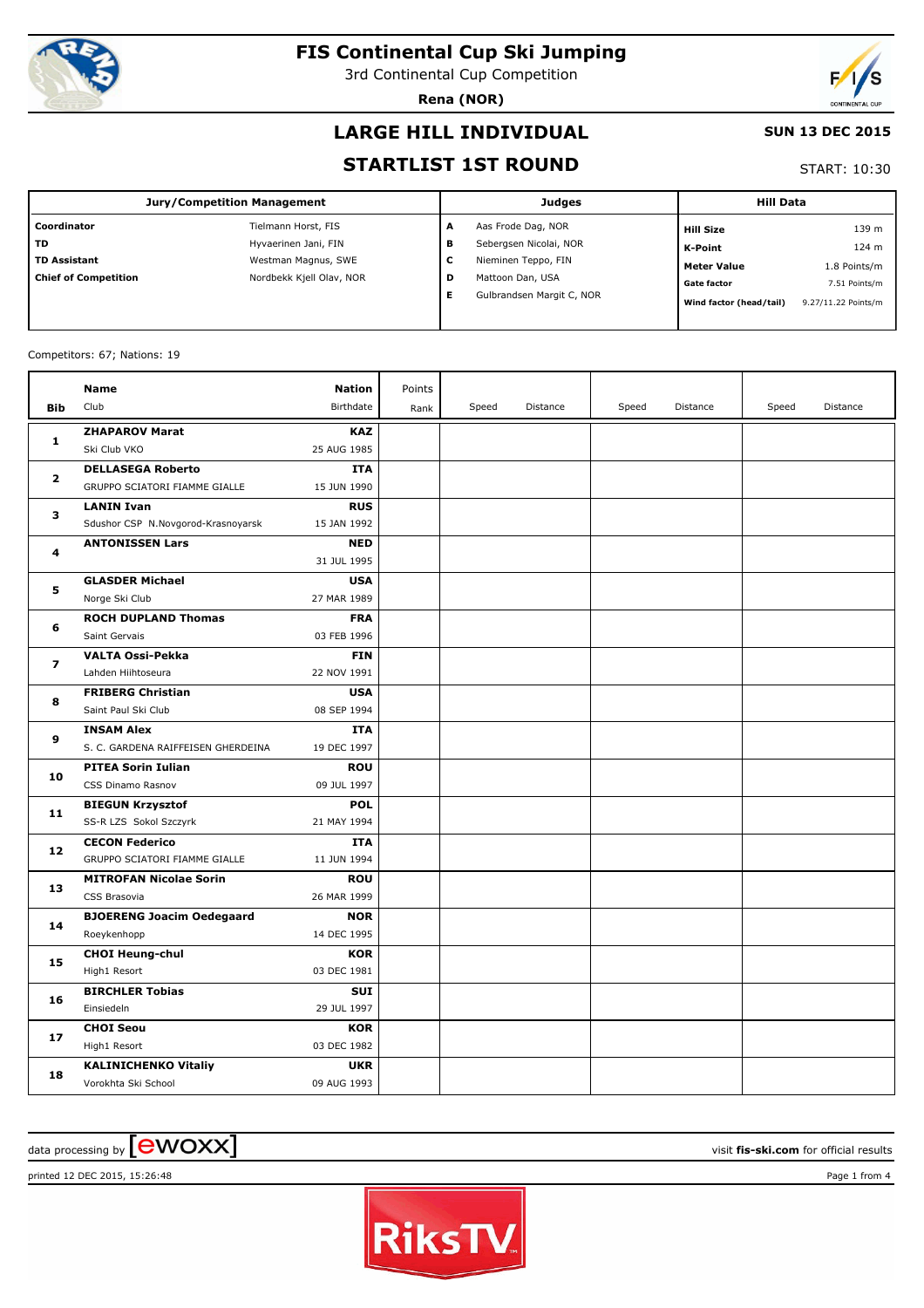

3rd Continental Cup Competition

**Rena (NOR)**



### **LARGE HILL INDIVIDUAL**

#### **SUN 13 DEC 2015**

## **STARTLIST 1ST ROUND**

 $STAPT: 10:30$ 

|     |                                                          |                           |                |       |          |       |          |       | JIMNI . 10.JV |
|-----|----------------------------------------------------------|---------------------------|----------------|-------|----------|-------|----------|-------|---------------|
|     | Name                                                     | <b>Nation</b>             | Points         |       |          |       |          |       |               |
| Bib | Club                                                     | Birthdate                 | Rank           | Speed | Distance | Speed | Distance | Speed | Distance      |
|     | <b>REVILLIOD BLANCHARD Noelig</b>                        | <b>FRA</b>                |                |       |          |       |          |       |               |
| 19  | Les Contamines montjoie                                  | 20 DEC 1997               |                |       |          |       |          |       |               |
| 20  | <b>JELAR Ziga</b>                                        | <b>SLO</b>                |                |       |          |       |          |       |               |
|     | Sk Triglav kranj                                         | 22 OCT 1997               |                |       |          |       |          |       |               |
| 21  | <b>EGLOFF Luca</b>                                       | <b>SUI</b>                |                |       |          |       |          |       |               |
|     | Grabserberg                                              | 06 JUN 1995               |                |       |          |       |          |       |               |
| 22  | <b>BIELA Stanislaw</b>                                   | <b>POL</b>                |                |       |          |       |          |       |               |
|     | UKS SOLTYSIANIE STARE BYSTRE                             | 02 APR 1994               |                |       |          |       |          |       |               |
| 23  | <b>HUBER Stefan</b>                                      | <b>AUT</b>                |                |       |          |       |          |       |               |
|     | SC Seekirchen-Salzburg                                   | 08 MAR 1994               |                |       |          |       |          |       |               |
| 24  | <b>JUSTIN Rok</b>                                        | <b>SLO</b>                |                |       |          |       |          |       |               |
|     | SSD Stol Zirovnica                                       | 06 APR 1993               |                |       |          |       |          |       |               |
| 25  | <b>TAEHKAEVUORI Frans</b>                                | <b>FIN</b>                |                |       |          |       |          |       |               |
|     | Lahden Hiihtoseura                                       | 01 JAN 1992               |                |       |          |       |          |       |               |
| 26  | <b>NOUSIAINEN Eetu</b>                                   | <b>FIN</b><br>29 APR 1997 |                |       |          |       |          |       |               |
|     | Puijo Ski club<br><b>ALEXANDER Nicholas</b>              | <b>USA</b>                |                |       |          |       |          |       |               |
| 27  | Lebanon Outing Club                                      | 24 AUG 1988               |                |       |          |       |          |       |               |
|     | <b>TKACHENKO Sergey</b>                                  | KAZ                       |                |       |          |       |          |       |               |
| 28  | Almaty Skiclub                                           | 08 JUN 1999               |                |       |          |       |          |       |               |
|     | <b>TROFIMOV Roman Sergeevich</b>                         | <b>RUS</b>                |                |       |          |       |          |       |               |
| 29  | Sdushor CSP N. Novgorod                                  | 19 NOV 1989               |                |       |          |       |          |       |               |
|     | KIM Hyun-ki                                              | <b>KOR</b>                |                |       |          |       |          |       |               |
| 30  | High1 Resort                                             | 09 FEB 1983               |                |       |          |       |          |       |               |
|     | <b>PASICHNYK Stepan</b>                                  | <b>UKR</b>                |                |       |          |       |          |       |               |
| 31  | Kremenets ski school                                     | 09 JAN 1998               |                |       |          |       |          |       |               |
|     | <b>SARDYKO Alexander</b>                                 | <b>RUS</b>                | $\overline{2}$ |       |          |       |          |       |               |
| 32  | Sdushor CSP N.Novgorod-Krasnoyarsk                       | 08 MAY 1990               | 37.            |       |          |       |          |       |               |
| 33  | <b>BRASME Paul</b>                                       | <b>FRA</b>                | 5              |       |          |       |          |       |               |
|     | <b>U.S VENTRON</b>                                       | 03 AUG 1997               | 35.            |       |          |       |          |       |               |
| 34  | <b>SINKOVEC Jure</b>                                     | <b>SLO</b>                | 5              |       |          |       |          |       |               |
|     | SSK SAM Ihan                                             | 03 JUL 1985               | 35.            |       |          |       |          |       |               |
| 35  | <b>STURSA Vojtech</b>                                    | <b>CZE</b>                | 8              |       |          |       |          |       |               |
|     | Dukla Liberec                                            | 03 AUG 1995               | 33.            |       |          |       |          |       |               |
| 36  | <b>AIGNER Clemens</b>                                    | AUT                       | 9              |       |          |       |          |       |               |
|     | SV Innsbruck-Bergisel-Tirol                              | 02 FEB 1993               | 32.            |       |          |       |          |       |               |
| 37  | <b>HVALA Jaka</b>                                        | <b>SLO</b>                | 10             |       |          |       |          |       |               |
|     | Ssk Ponikve                                              | 15 JUL 1993               | 30.            |       |          |       |          |       |               |
| 38  | <b>ZOGRAFSKI Vladimir</b><br><b>NSA</b>                  | <b>BUL</b><br>14 JUL 1993 | 10<br>30.      |       |          |       |          |       |               |
|     |                                                          | <b>AUT</b>                |                |       |          |       |          |       |               |
| 39  | <b>DIETHART Thomas</b><br>UVB Hinzenbach-Oberoesterreich | 25 FEB 1992               | 11<br>29.      |       |          |       |          |       |               |
|     | <b>TOROK Eduard</b>                                      | <b>ROU</b>                | 12             |       |          |       |          |       |               |
| 40  | CSS Dinamo Rasnov                                        | 02 MAY 1997               | 28.            |       |          |       |          |       |               |
|     | <b>TOLLINGER Elias</b>                                   | <b>AUT</b>                | 14             |       |          |       |          |       |               |
| 41  | SV Innsbruck-Bergisel-Tirol                              | 25 MAR 1995               | 26.            |       |          |       |          |       |               |
|     | <b>ZNISZCZOL Aleksander</b>                              | <b>POL</b>                | 14             |       |          |       |          |       |               |
| 42  | WSS Wisla                                                | 08 MAR 1994               | 26.            |       |          |       |          |       |               |
|     |                                                          |                           |                |       |          |       |          |       |               |

data processing by **CWOXX** and  $\overline{A}$  and  $\overline{B}$  wisit **fis-ski.com** for official results printed 12 DEC 2015, 15:26:48 Page 2 from 4

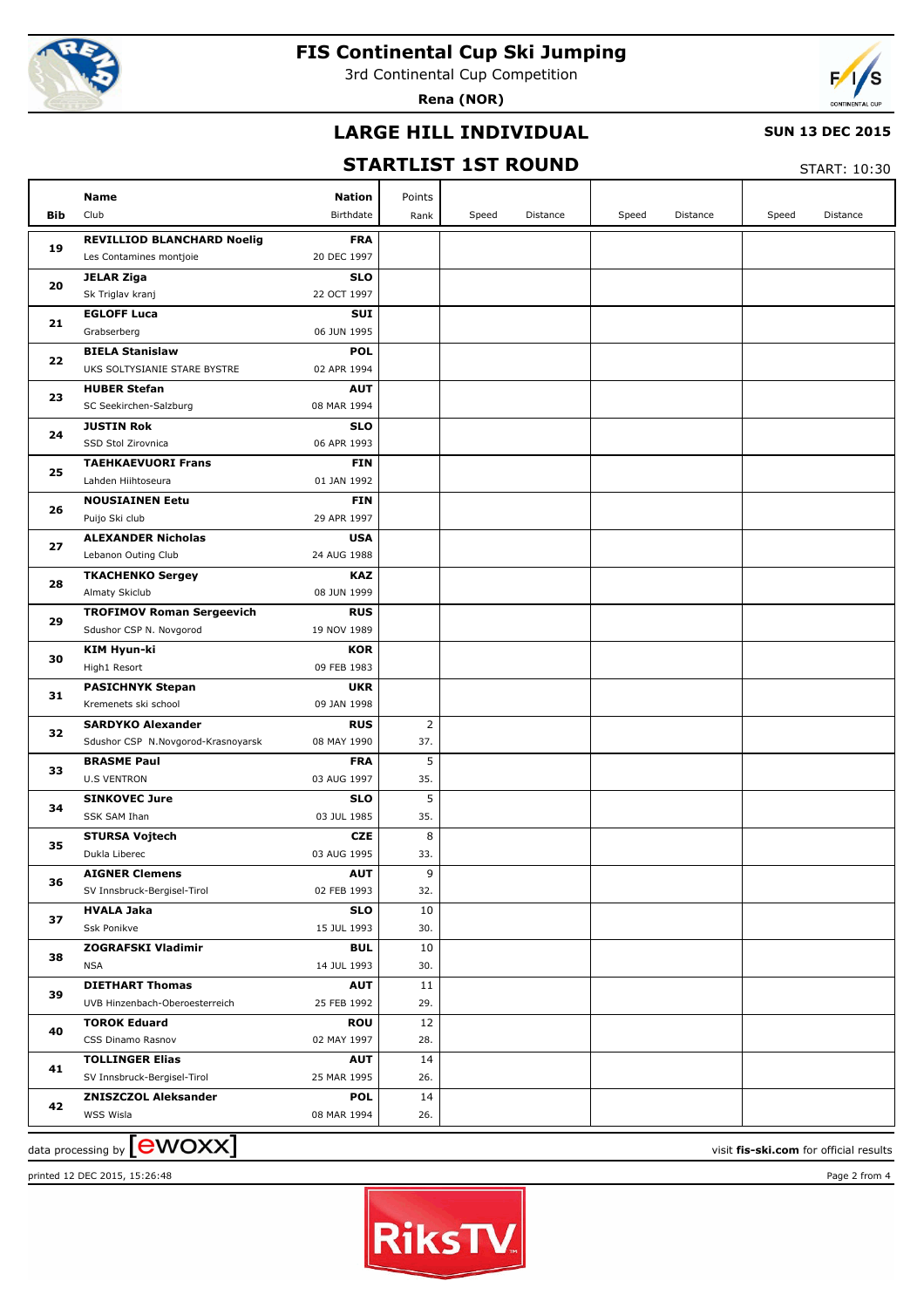

3rd Continental Cup Competition

**Rena (NOR)**



### **LARGE HILL INDIVIDUAL**

#### **SUN 13 DEC 2015**

## **STARTLIST 1ST ROUND**

START: 10:30

| Bib | Name<br><b>Nation</b><br>Club<br>Birthdate                                  | Points<br>Rank | Speed | Distance | Speed | Distance | Speed | Distance |
|-----|-----------------------------------------------------------------------------|----------------|-------|----------|-------|----------|-------|----------|
|     | <b>KAELIN Pascal</b><br>SUI                                                 | 15             |       |          |       |          |       |          |
| 43  | 11 JAN 1993<br>Einsiedeln                                                   | 25.            |       |          |       |          |       |          |
| 44  | <b>WINTER Paul</b><br><b>GER</b>                                            | 18             |       |          |       |          |       |          |
|     | 05 OCT 1997<br>SC Willingen                                                 | 23.            |       |          |       |          |       |          |
| 45  | <b>WOLNY Jakub</b><br><b>POL</b>                                            | 18             |       |          |       |          |       |          |
|     | Lks Klimczok bystra<br>15 MAY 1995                                          | 23.            |       |          |       |          |       |          |
| 46  | <b>SLO</b><br><b>NAGLIC Tomaz</b>                                           | 19             |       |          |       |          |       |          |
|     | SSK Alpina Ziri<br>18 JUL 1989                                              | 22.            |       |          |       |          |       |          |
| 47  | <b>SJOEEN Phillip</b><br><b>NOR</b>                                         | 20             |       |          |       |          |       |          |
|     | 24 DEC 1995<br>Bekkelaget SK                                                | 20.            |       |          |       |          |       |          |
| 48  | <b>POL</b><br><b>KLUSEK Bartlomiej</b><br>LKS Klmczok Bystra<br>15 JAN 1993 | 20<br>20.      |       |          |       |          |       |          |
|     | <b>FUCHS Tim</b><br><b>GER</b>                                              | 21             |       |          |       |          |       |          |
| 49  | 03 AUG 1997<br>SC Degenfeld                                                 | 19.            |       |          |       |          |       |          |
|     | <b>KOZISEK Cestmir</b><br><b>CZE</b>                                        | 22             |       |          |       |          |       |          |
| 50  | 09 NOV 1991<br>LSK Lomnice nad Popelkou                                     | 18.            |       |          |       |          |       |          |
|     | <b>ASCHENWALD Philipp</b><br><b>AUT</b>                                     | 24             |       |          |       |          |       |          |
| 51  | SC Mayerhofen-Tirol<br>12 NOV 1995                                          | 17.            |       |          |       |          |       |          |
|     | <b>POL</b><br><b>MIETUS Krzysztof</b>                                       | 27             |       |          |       |          |       |          |
| 52  | 08 MAR 1991<br>AZS Zakopane                                                 | 16.            |       |          |       |          |       |          |
|     | <b>SIEGEL David</b><br><b>GER</b>                                           | 28             |       |          |       |          |       |          |
| 53  | SV Baiersbronn<br>28 AUG 1996                                               | 15.            |       |          |       |          |       |          |
|     | <b>ALTENBURGER Florian</b><br><b>AUT</b>                                    | 31             |       |          |       |          |       |          |
| 54  | SC Seekirchen-Salzburg<br>02 NOV 1993                                       | 14.            |       |          |       |          |       |          |
|     | <b>LINDVIK Marius</b><br><b>NOR</b>                                         | 40             |       |          |       |          |       |          |
| 55  | 27 JUN 1998<br>Raelingen Skiklubb                                           | 13.            |       |          |       |          |       |          |
| 56  | <b>VANCURA Tomas</b><br><b>CZE</b>                                          | 42             |       |          |       |          |       |          |
|     | TJ Dukla Liberec<br>10 SEP 1996                                             | 12.            |       |          |       |          |       |          |
| 57  | <b>NEUMAYER Michael</b><br><b>GER</b>                                       | 44             |       |          |       |          |       |          |
|     | SC 1906 Oberstdorf<br>15 JAN 1979                                           | 11.            |       |          |       |          |       |          |
| 58  | <b>POGRAJC Andraz</b><br><b>SLO</b>                                         | 55             |       |          |       |          |       |          |
|     | 26 SEP 1991<br>SK Zagorje                                                   | 10.            |       |          |       |          |       |          |
| 59  | <b>PASCHKE Pius</b><br>GER                                                  | 61             |       |          |       |          |       |          |
|     | 20 MAY 1990<br>WSV Kiefersfelden                                            | 9.             |       |          |       |          |       |          |
| 60  | <b>GEIGER Karl</b><br><b>GER</b><br>SC 1906 Oberstdorf<br>11 FEB 1993       | 65<br>8.       |       |          |       |          |       |          |
|     | <b>EISENBICHLER Markus</b><br>GER                                           | 68             |       |          |       |          |       |          |
| 61  | 03 APR 1991<br><b>TSV Siegsdorf</b>                                         | 7.             |       |          |       |          |       |          |
|     | <b>ROEE Espen</b><br><b>NOR</b>                                             | 69             |       |          |       |          |       |          |
| 62  | 26 JUL 1993<br>Tolga IL                                                     | 6.             |       |          |       |          |       |          |
|     | <b>BOYD-CLOWES Mackenzie</b><br><b>CAN</b>                                  | 95             |       |          |       |          |       |          |
| 63  | 13 JUL 1991<br>Altius Nordic Ski Club                                       | 5.             |       |          |       |          |       |          |
|     | <b>STEKALA Andrzej</b><br><b>POL</b>                                        | 100            |       |          |       |          |       |          |
| 64  | 30 JUN 1995<br>Azs Zakopane                                                 | 4.             |       |          |       |          |       |          |
| 65  | <b>BJERKEENGEN Fredrik</b><br><b>NOR</b>                                    | 110            |       |          |       |          |       |          |
|     | 11 NOV 1988<br>Kolbukameratene IL                                           | 3.             |       |          |       |          |       |          |
| 66  | <b>GRANERUD Halvor Egner</b><br><b>NOR</b>                                  | 160            |       |          |       |          |       |          |
|     | Asker Skiklubb<br>29 MAY 1996                                               | 1.             |       |          |       |          |       |          |

data processing by **CWOXX** and  $\overline{A}$  and  $\overline{B}$  wisit **fis-ski.com** for official results



printed 12 DEC 2015, 15:26:48 Page 3 from 4